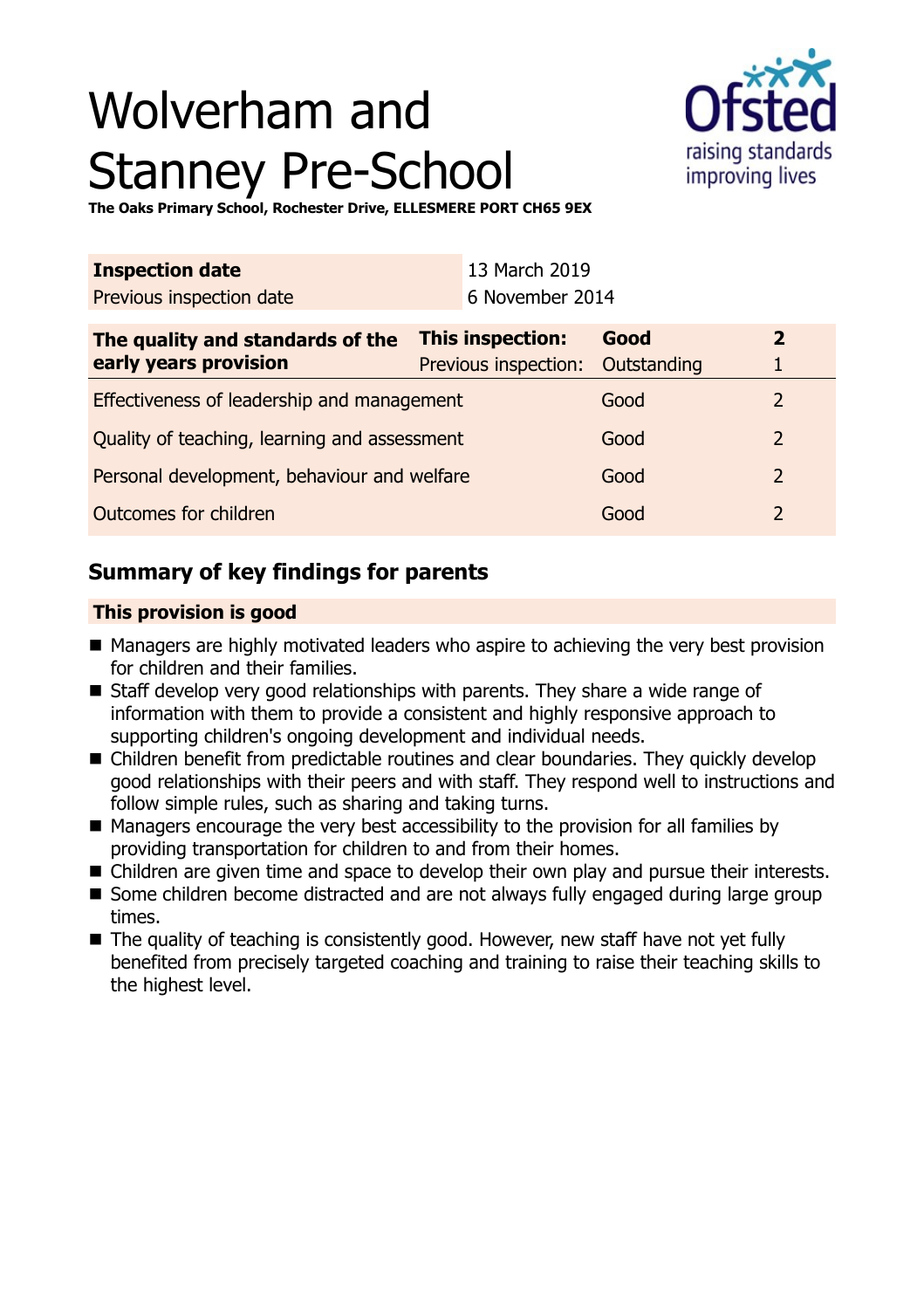## **What the setting needs to do to improve further**

## **To further improve the quality of the early years provision the provider should:**

- $\blacksquare$  support staff to consider how children of different ages and abilities can be fully involved, when they are taking part in planned, large group activities
- build on the existing good performance management and coaching arrangements for new staff, to precisely identify training needs and help raise the quality of teaching even further.

#### **Inspection activities**

- $\blacksquare$  The inspector observed the quality of teaching during activities indoors and outdoors, and assessed the impact this has on children's learning.
- $\blacksquare$  The inspector spoke with staff and children during the inspection.
- $\blacksquare$  The inspector completed a joint observation with the registered person.
- $\blacksquare$  The inspector held a meeting with representatives from the management team. She looked at relevant documentation and evidence of the suitability of staff working in the provision.
- $\blacksquare$  The inspector spoke to parents during the inspection and took account of their views.

**Inspector** Dianne Andrews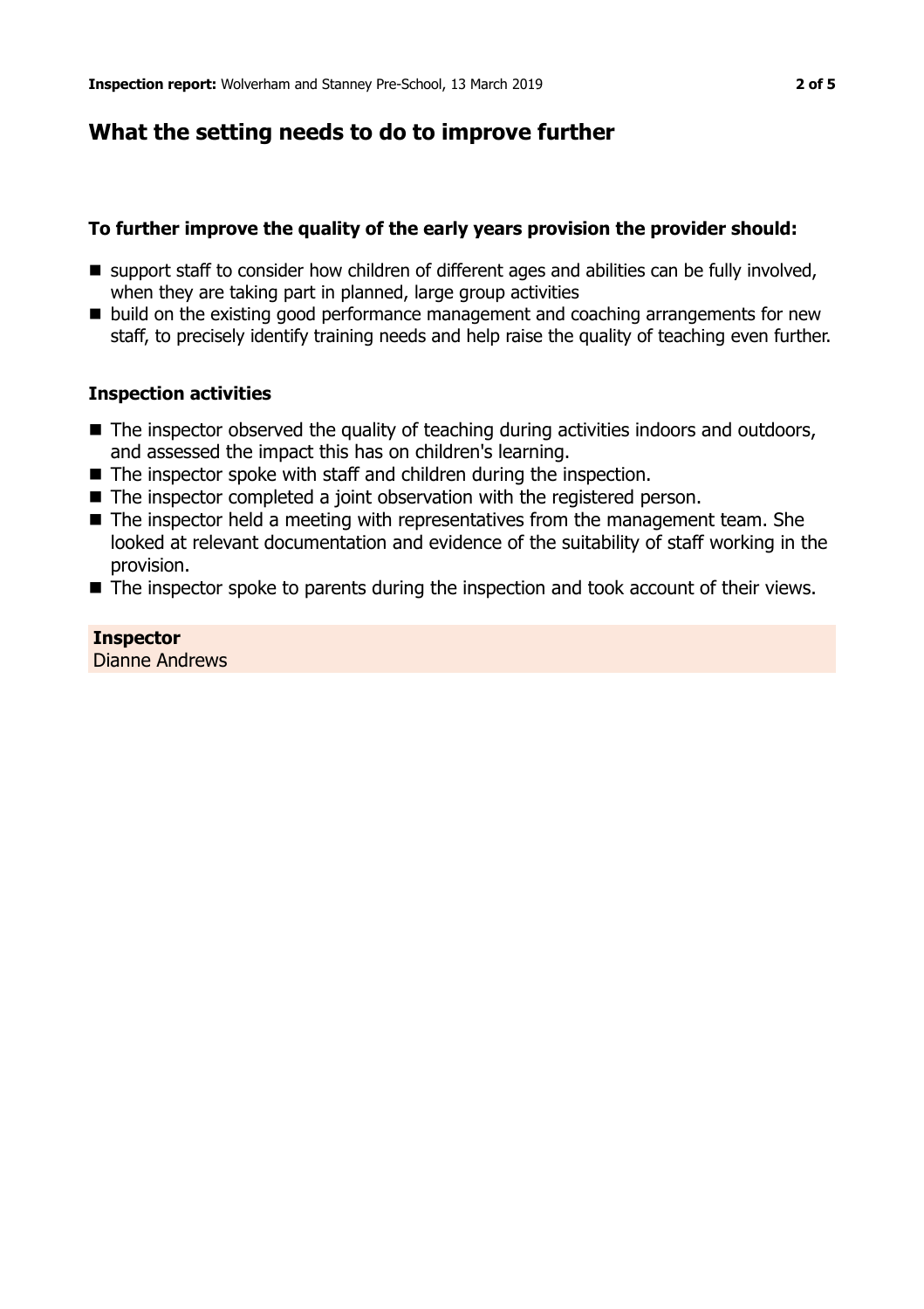## **Inspection findings**

## **Effectiveness of leadership and management is good**

Safeguarding is effective. All staff have attended training to ensure that they have a secure understanding of the signs and symptoms of child abuse and of wider safeguarding issues. They know what action to take if they have concerns about a staff member or the welfare of a child. They work proactively with other professionals to safeguard children and meet children's needs. Staff are vigilant and ensure that children remain safe and are well supervised. Robust recruitment, induction and supervision processes are followed to confirm that staff are suitable to carry out their role and that they understand their responsibilities. The management team regularly review policies and procedures to ensure the safe management of the provision.

## **Quality of teaching, learning and assessment is good**

The senior staff member diligently monitors the progress that both individual and groups of children make. The information is used to promptly identify and address any gaps in children's learning and development. This ensures that children make at least good progress from their starting points. Children benefit from the enabling environment and enjoy a wide range of activities that reflect their interests. They develop their creativity as they paint and print using brushes and cotton reels. Staff give children time to talk and think. They help them to develop their speaking skills as they talk about things that children are interested in. Staff provide simple instructions to encourage children's understanding. They praise children's efforts and achievements to motivate children to contribute to tasks and activities. Children benefit from some playful and enthusiastic teaching from experienced staff. Children relish story time in the cosy book area and enthusiastically make sounds using musical instruments.

#### **Personal development, behaviour and welfare are good**

Staff create a learning environment that reflects the diversity of children attending. Meaningful activities foster children's feelings of self-worth and encourage an understanding and respect for others. For example, children enjoyed a party, where they shared the foods and traditional clothes of their cultures. Children benefit from regular fresh air and exercise. In the outdoor areas, they dig, run, climb and scoot to develop their small and large muscles, increasing their physical abilities. Staff work well together, are good role models for children and encourage positive behaviour. Children's good health is promoted through effective care routines for nappy changing and toileting. They sing a handwashing song and recognise that they wash their hands before snack time to remove germs. Lunchtime is a social occasion where children happily talk about the different foods in their lunch boxes.

#### **Outcomes for children are good**

Children make marks on a board and learn that the marks carry meaning. They count the bricks and develop the language of mathematics as they talk about the towers that they build as being tall or small. Children are developing independence. They ably pour their own drinks, serve the plates and cups for snack time and tidy away the activities at the end of the free-play session. They are prepared well for the next stage in their learning, including starting school.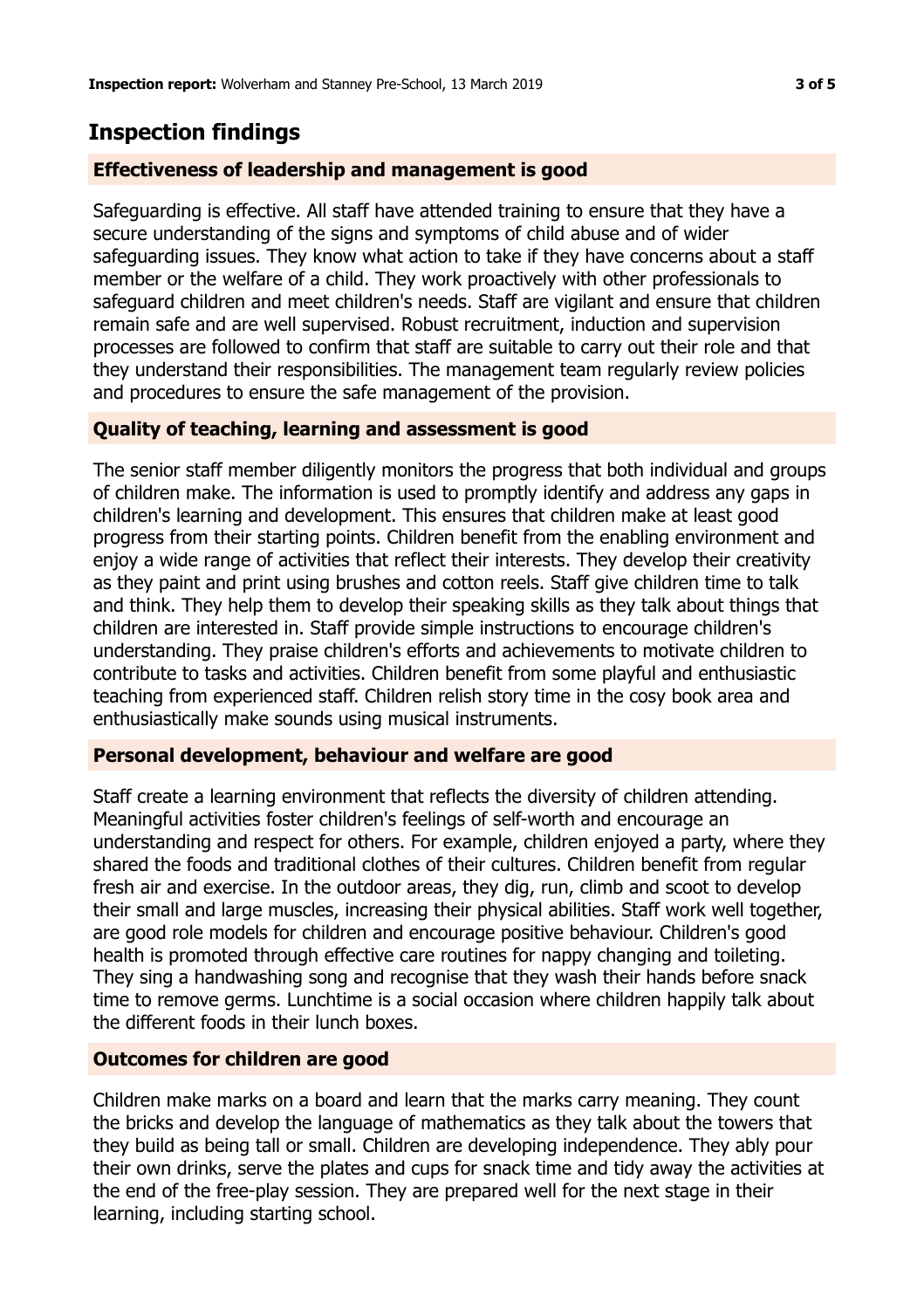## **Setting details**

| Unique reference number                             | EY401193                                      |  |  |
|-----------------------------------------------------|-----------------------------------------------|--|--|
| <b>Local authority</b>                              | <b>Cheshire West and Chester</b>              |  |  |
| <b>Inspection number</b>                            | 10098984                                      |  |  |
| <b>Type of provision</b>                            | Childcare on non-domestic premises            |  |  |
| <b>Registers</b>                                    | Early Years Register                          |  |  |
| Day care type                                       | Sessional day care                            |  |  |
| Age range of children                               | $2 - 4$                                       |  |  |
| <b>Total number of places</b>                       | 30                                            |  |  |
| Number of children on roll                          | 47                                            |  |  |
| <b>Name of registered person</b>                    | Gillian Houghton & Wendy Stockton Partnership |  |  |
| <b>Registered person unique</b><br>reference number | RP908978                                      |  |  |
| Date of previous inspection                         | 6 November 2014                               |  |  |
| <b>Telephone number</b>                             | 0151 338 2111                                 |  |  |

Wolverham and Stanney Pre-School registered in 2010. The pre-school opens Monday to Friday from 8.30am until 3pm, during term time only. The pre-school employs seven members of childcare staff. Of these, five hold recognised qualifications at level 3 or above. The pre-school provides funded education for two-, three- and four-year-old children.

This inspection was carried out by Ofsted under sections 49 and 50 of the Childcare Act 2006 on the quality and standards of provision that is registered on the Early Years Register. The registered person must ensure that this provision complies with the statutory framework for children's learning, development and care, known as the early years foundation stage.

Any complaints about the inspection or the report should be made following the procedures set out in the guidance Complaints procedure: raising concerns and making complaints about Ofsted, which is available from Ofsted's website: www.ofsted.gov.uk. If you would like Ofsted to send you a copy of the guidance, please telephone 0300 123 4234, or email [enquiries@ofsted.gov.uk.](mailto:enquiries@ofsted.gov.uk)